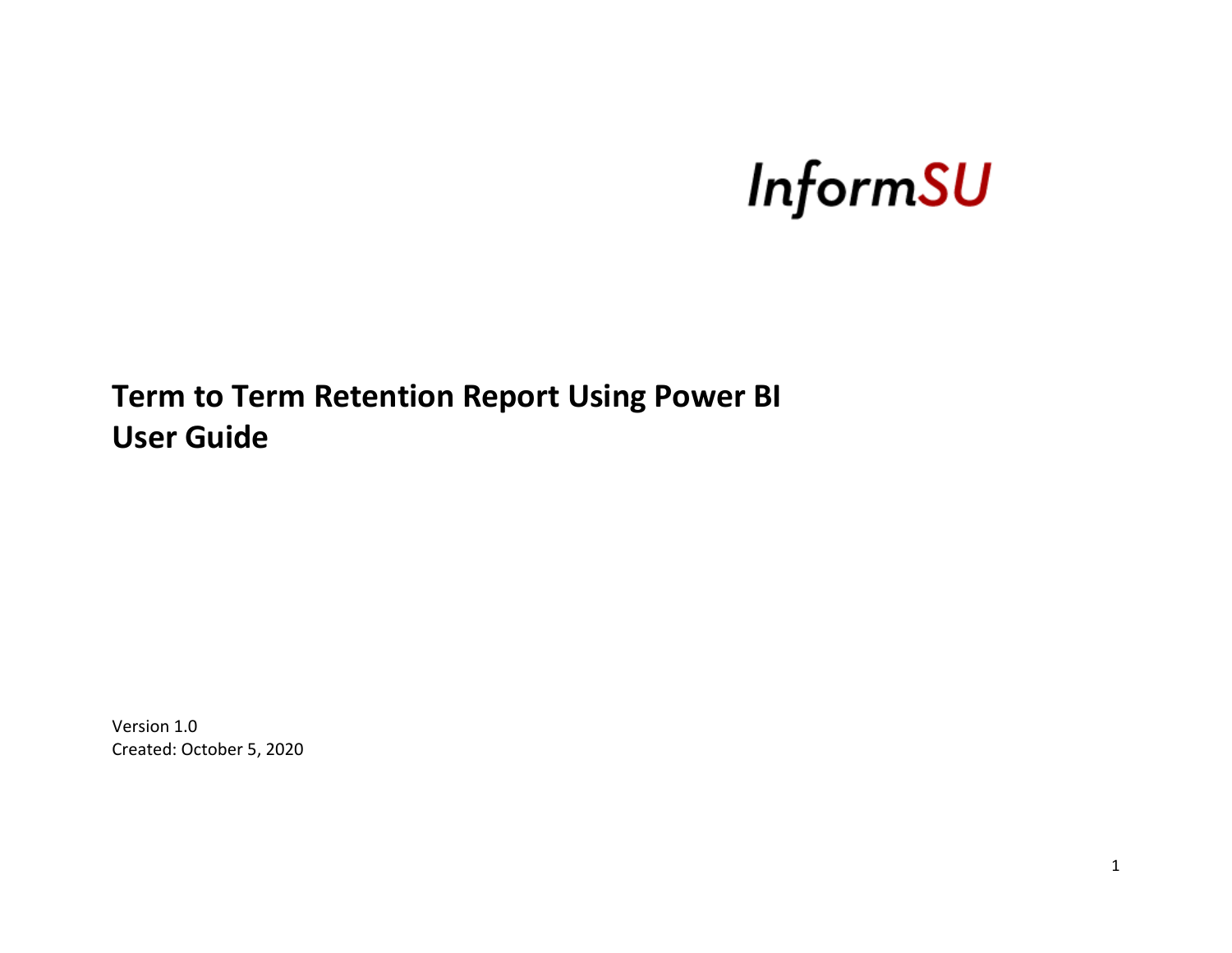# **Term to Term Retention Report**

The purpose of this report is to help understand student's persistence from term to term and how well the university ensures academic success or completion. It provides facts and insights regarding term to term retention not only in the university as a whole but also within same school/department/major program. Note that report pages from "Enrollment in Next Term" and onwards might be particularly useful for graduate student success.

#### Data overview

Data available in this Power BI report extends back to 2008-09 academic year to the current academic year and is available for every term, including summer. Student's academic information (academic level, school hierarchy), characteristics information (admit status, full/part time, URM, etc.) and financial aid information (EFC group, unmet need decile, Pell Grant, etc.) are displayed in the report. Attrition and registration activities are also available to help explain student's retention.

#### Methodology

The enrollment data used in this report come from Institutional Research's 10<sup>th</sup> day census data snapshots. The attrition data for withdrawal and graduation are aggregated at student level. Registration activities are updated daily.

Term to term retention is presented in two ways: 1) composition of new and continuing students enrolled in selected term from previous term and 2) retention from selected term to next term. Both are based off on selected term. Note that when summer is not the selected term, it is skipped for undergraduate students. For example, when spring term is selected, next term is fall for undergraduates and summer for graduate students; whereas next term is fall for both academic levels when summer is selected (this is clearly and correctly reflected in each report page title). Enrollment data from previous term are presented in the same fashion.

Students are counted in attrition rate if they withdraw or graduate between the selected term and next term.

## Notes on Data

Power BI allows users to access and interact with information without having to understand the complexities associated with data merging and transformation. There are, however, some data nuances that are important to understand in order to best utilize the information presented in this report.

The counts of students in these reports are distinct. To illustrate: students affiliated with more than major or program within a particular school would only be counted once at the school level. If that same student has a major in two different schools, that student would be counted in both – if the counts are per school. For counts at the department level, students who have a major in two separate departments but in the same school will be counted twice.

We welcome your feedback about both the accuracy of the data and the optimization of report layout.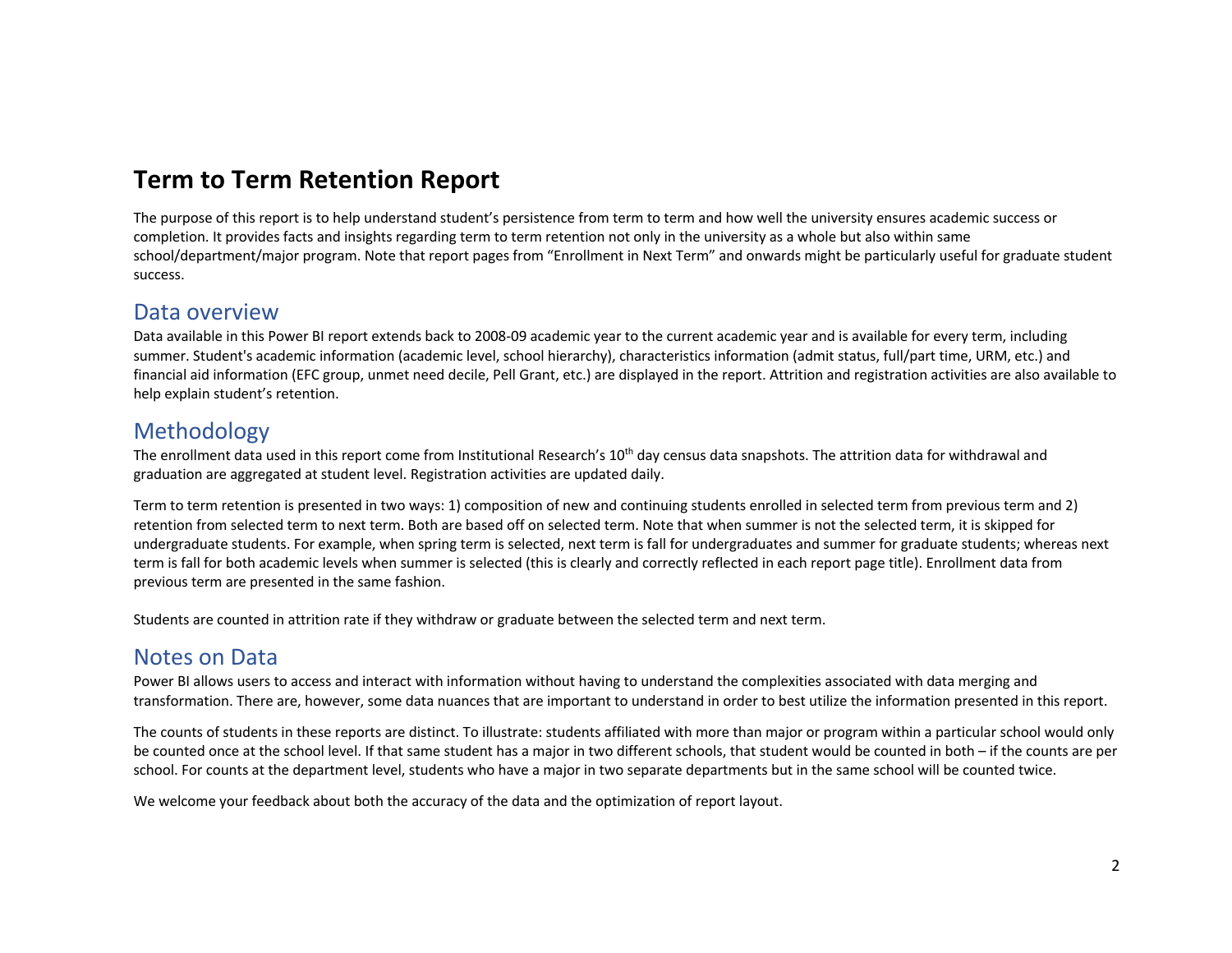# **Power BI Building Blocks**

**Microsoft Power BI** is a collection of software services, apps, and connectors that work together to turn diverse sources of data into coherent, visually immersive, and interactive insights.

Power BI relies on basic set of building blocks to create these insights:

- Datasets: A **dataset** is a collection of data that Power BI uses to create its visualizations. The Power BI desktop tool provides an extensive set of data connectors and tools to extract, transform, and integrate data for reports. ITS and IR will provide datasets curated for reporting for most users, although we anticipate that there will be a group of power users who will opt to construct and integrate their own datasets.
- Reports: In Power BI, a **report** is a collection of visualizations that appear together on one or more pages. The visualizations in a report in Power BI are collection of data elements and themes that are related to each other.
- Visualizations: **Visualizations** can be simple, like a single number that represents something significant, or they can be visually complex. The goal of a visual is to present data in a way that provides context and insights, both of which would probably be difficult to discern from a raw table of numbers or text.
- Slicers: **Slicers** are visualization designed specifically for users to select and filter into relevant data.
- Dashboards: A Power BI **dashboard** is a collection of visuals from one or more report onto a single page that users can share with others. Dashboards allow for quick insight across multiple reports and provide users an easy way to navigate to different reports.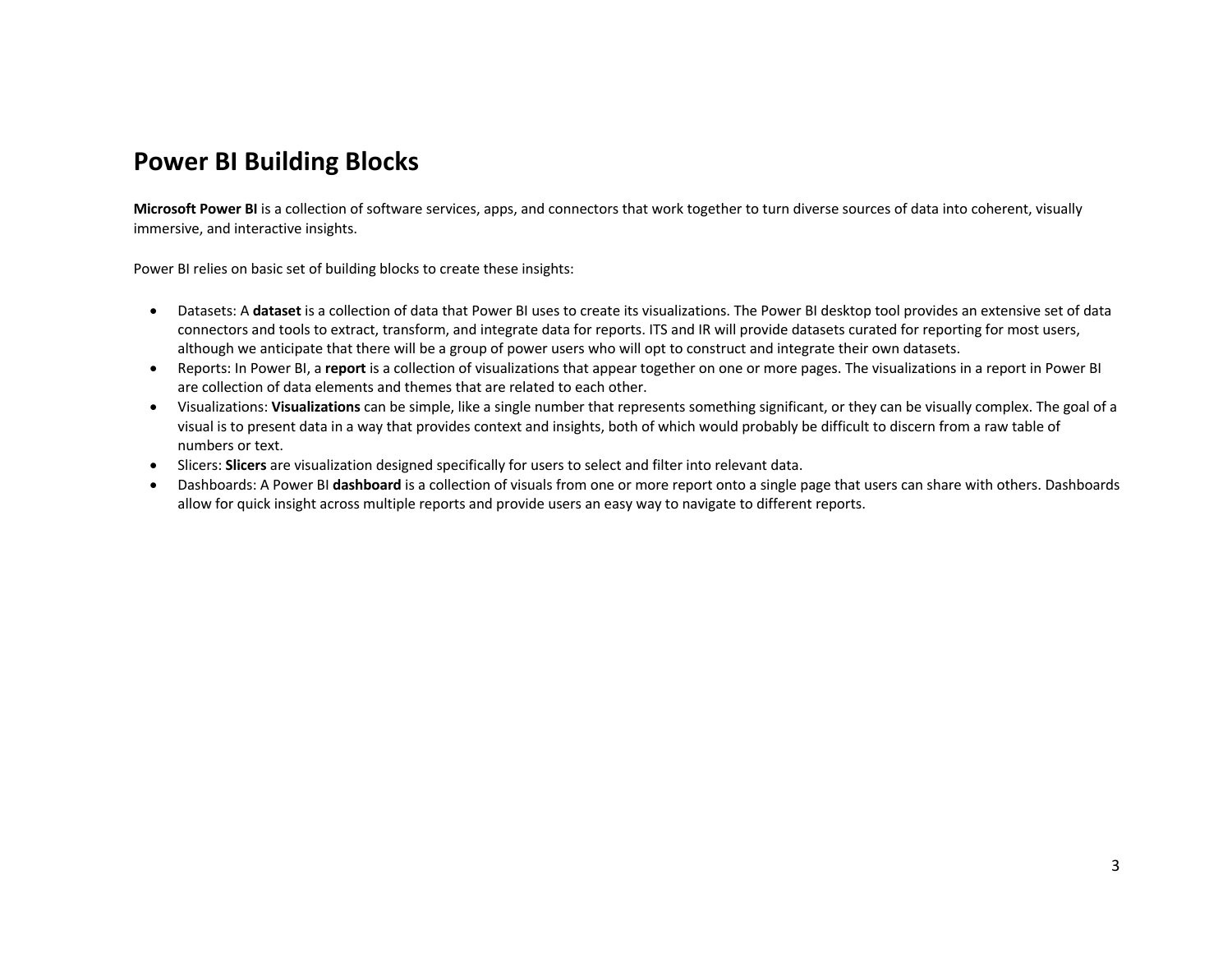# **Overview**

#### Visualizations, Slicers, and Interactions

#### Slicers

Categorical slicers are organized into lists on top of the page. Users can make selections of interest using the slicers to filter data. Term Group slicer is limited to single selection and Term Type is pre-selected to "Quarter" though they are both changeable by users.

Slicers are not global. Same slicers that are present on page "Enrollment from Previous Term" and the following 3 pages are synced. The other set of slicers are synced across pages from "Enrollment in Next Term" onwards. **Synced slicers** are connected to one another so, regardless of which report page (within the mentioned syncing group) a user selects, the same slicer selection will appear.

#### Highlighting and Interactions

Visualization tiles (non-slicers) cross-highlight the data. Selecting an element within a visualization will highlight the associated records with data on the adjacent fields. Users can select anywhere within the visual element on most tiles to highlight data. This includes fields on the axes. Clicking on the blank part of the tile to un-select any category/characteristic that has been selected in a tile or any other visualization.

#### $<<$ Pages Navigating between report pages Overview Users can navigate using the report tabs to the left of the report (shown in the screenshot  $\longrightarrow$ ). **Enrollment from Previ...** Continuing Students C... Within the report, a navigation bar (see screenshot below) can be found at the bottom of pages between Continuing Students Tr... Enrollment from Previous Term and Enrollment in Next Term for quick access. The back New and Continuing St... arrow on the far left can easily take users back to the previous page.**Enrollment in Next Term Attrition Composition Registration Details** Decompositon Tree of ... ⊛ **Enrollment in Next Term** Jump to Page

Glossary and Release N...

4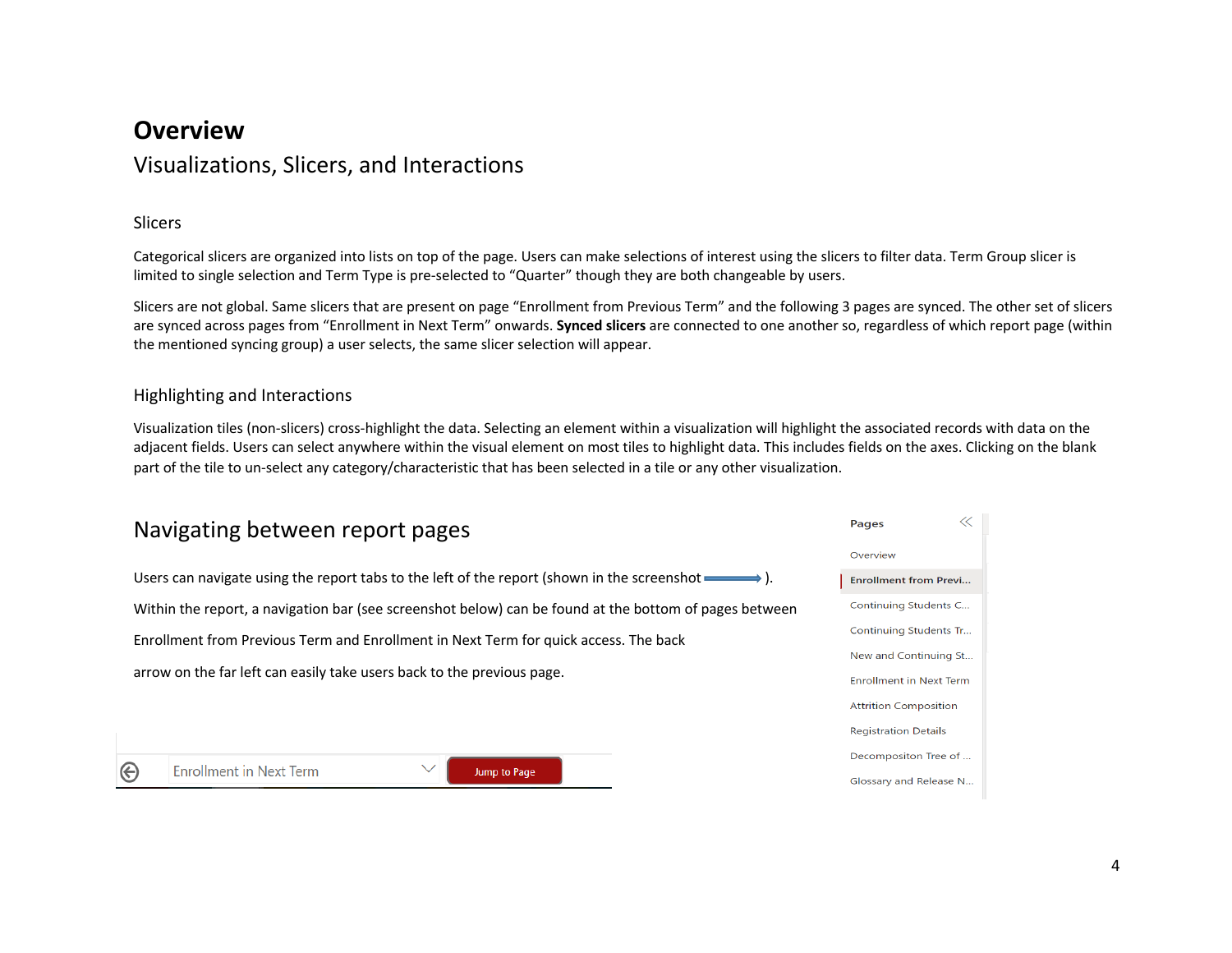#### Additional Options

Selecting the ellipsis opens a dropdown with  $\Box$ 



**Export data:** Export data within a visual is a quick to extract the underlying, summarized data used to create a visual. The data are exported into either an Excel file along with the slicers applied or a Comma Separated Value (CSV) file.

Show data: Users can view the chart and the table at the same from the ellipsis dropdown mentioned above or by right clicking on the chart and selecting **Show as a table**. An example is provided here.

| 100% | ● Withdrawn Between Selected Term And Next Term ● Graduated Between Selected Term And Next Term ● Remaining Not Enrolled In Next Term From Selected Term |                     |                     |                                                                                                                                                                    |                     |                     |                     |                     |                     |                     |                     |                     |
|------|----------------------------------------------------------------------------------------------------------------------------------------------------------|---------------------|---------------------|--------------------------------------------------------------------------------------------------------------------------------------------------------------------|---------------------|---------------------|---------------------|---------------------|---------------------|---------------------|---------------------|---------------------|
|      | 61.34%                                                                                                                                                   | 55.45%              | 49.89%              | 47.89%                                                                                                                                                             | 50.55%              | 50.56%              | 54.18%              | 48.50%              | 43.23%              | 48.34%              | 44.36%              | 47.64%              |
| 50%  | 37.41%                                                                                                                                                   | 42.84%              | 46.65%              | 49.58%                                                                                                                                                             | 44.91%              | 44.24%              | 41.70%              | 45.76%              | 47.58%              | 45.64%              | 49.74%              | 45.21%              |
| 0%   | Spring<br>2008-2009                                                                                                                                      | Spring<br>2009-2010 | Spring<br>2010-2011 | Spring<br>2011-2012                                                                                                                                                | Spring<br>2012-2013 | Spring<br>2013-2014 | Spring<br>2014-2015 | Spring<br>2015-2016 | Spring<br>2016-2017 | Spring<br>2017-2018 | Spring<br>2018-2019 | Spring<br>2019-2020 |
|      |                                                                                                                                                          |                     |                     |                                                                                                                                                                    |                     |                     |                     |                     |                     |                     |                     |                     |
|      | Term Group, Academic Year                                                                                                                                |                     |                     | Withdrawn Between Selected Term And Next Term Graduated Between Selected Term And Next Term Remaining Not Enrolled In Next Term From Selected Term Not Enrolled II |                     |                     |                     |                     |                     |                     |                     |                     |
|      | Spring, 2008-2009                                                                                                                                        |                     |                     |                                                                                                                                                                    | 11                  |                     |                     | 330                 |                     |                     | 541                 |                     |
|      | Spring, 2009-2010                                                                                                                                        |                     |                     |                                                                                                                                                                    | 15<br>31            |                     |                     | 377<br>418          |                     |                     | 488<br>447          |                     |
|      | Spring, 2010-2011<br>Spring, 2011-2012                                                                                                                   |                     |                     |                                                                                                                                                                    | 21                  |                     |                     | 412                 |                     |                     | 398                 |                     |
|      | Spring, 2012-2013                                                                                                                                        |                     |                     |                                                                                                                                                                    | 37                  |                     |                     | 366                 |                     |                     | 412                 |                     |
|      | Spring, 2013-2014                                                                                                                                        |                     |                     |                                                                                                                                                                    | 37                  |                     |                     | 315                 |                     |                     | 360                 |                     |
|      | Spring, 2014-2015                                                                                                                                        |                     |                     |                                                                                                                                                                    | 32                  |                     |                     | 324                 |                     |                     | 421                 |                     |
|      | Spring, 2015-2016                                                                                                                                        |                     |                     |                                                                                                                                                                    | 44                  |                     |                     | 351                 |                     |                     | 372                 |                     |
|      | Spring, 2016-2017<br>Spring, 2017-2018                                                                                                                   |                     |                     |                                                                                                                                                                    | 74<br>49            |                     |                     | 383<br>372          |                     |                     | 348<br>394          |                     |

Cancel

Export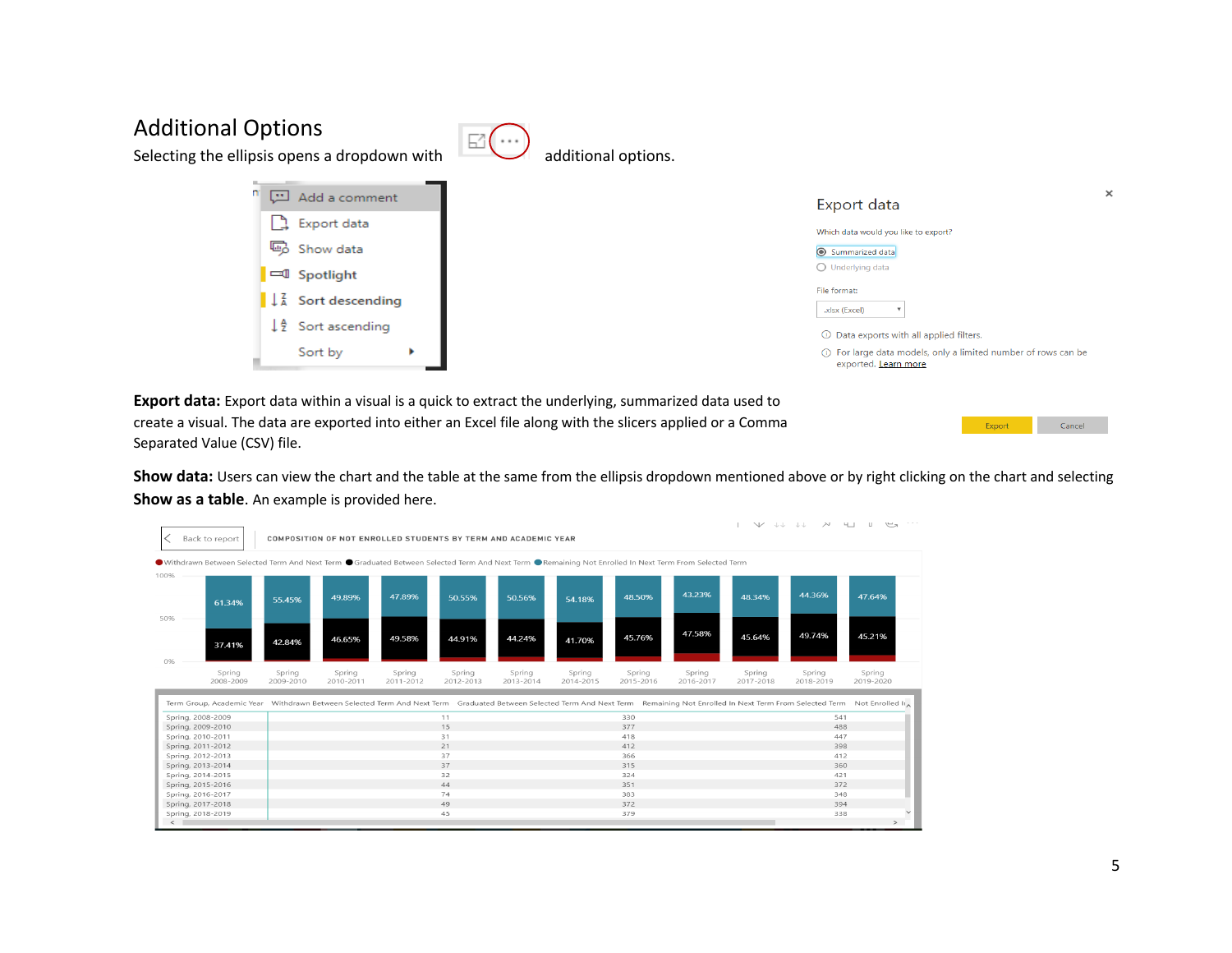# **Report Views**

There are two ways that retention is presented in the report. Composition of new and continuing students from previous term and retention from selected term to the next.

In first half of the report, users can learn that among all the students enrolled in selected term, how many new students we had, and how many of them were continuing from or not from previous term. There is also comparison between the composition of continuing students, as well as the enrollment trend of new and continuing students as a whole across academic years.

The second part shows the retention rate from the term a user selected to the next term with details about attrition, success rate, and registrations as of today. For example, if students do not persist to the next term, did they graduate or withdraw/what are the possible reasons that prevented them from enrollment/are there any financial difficulties?

Another helpful feature is to track student's persistence from term to term within the same school. In the slicer, "Same School, Same Department, Same Major Program Flag across Terms", "Not Applicable" refers to students who are not enrolled in the following term; "Different Schools" includes students who persist but in a different school, and school names implies students retain within the same school. Same logic applies to department and major program level. If users are interested in total students who retained in the same department in a school, there is a convenient way to select the school and de-select Different Departments in the slicer; however, since major is in the next hierarchy, multiple "Different Major Programs" need to be selected under different departments if student's persistence in more than one major program is of interest.

#### Visualizations, Slicers, and Interactions

#### Filtered Views

One of the challenges in Power BI is understanding if a visual is filtered. From slicers, cross-highlighting data from another visual, and drill downs, it is easy to lose track of exactly what is being presented on a report.





To address this issue each report has a small tile indicating if the data is unfiltered or filtered. Rolling over the tile will provides users an option to reset the visual to the default view.

#### Resetting Visuals

To reset to the default view, select Reset to default in the ribbon.

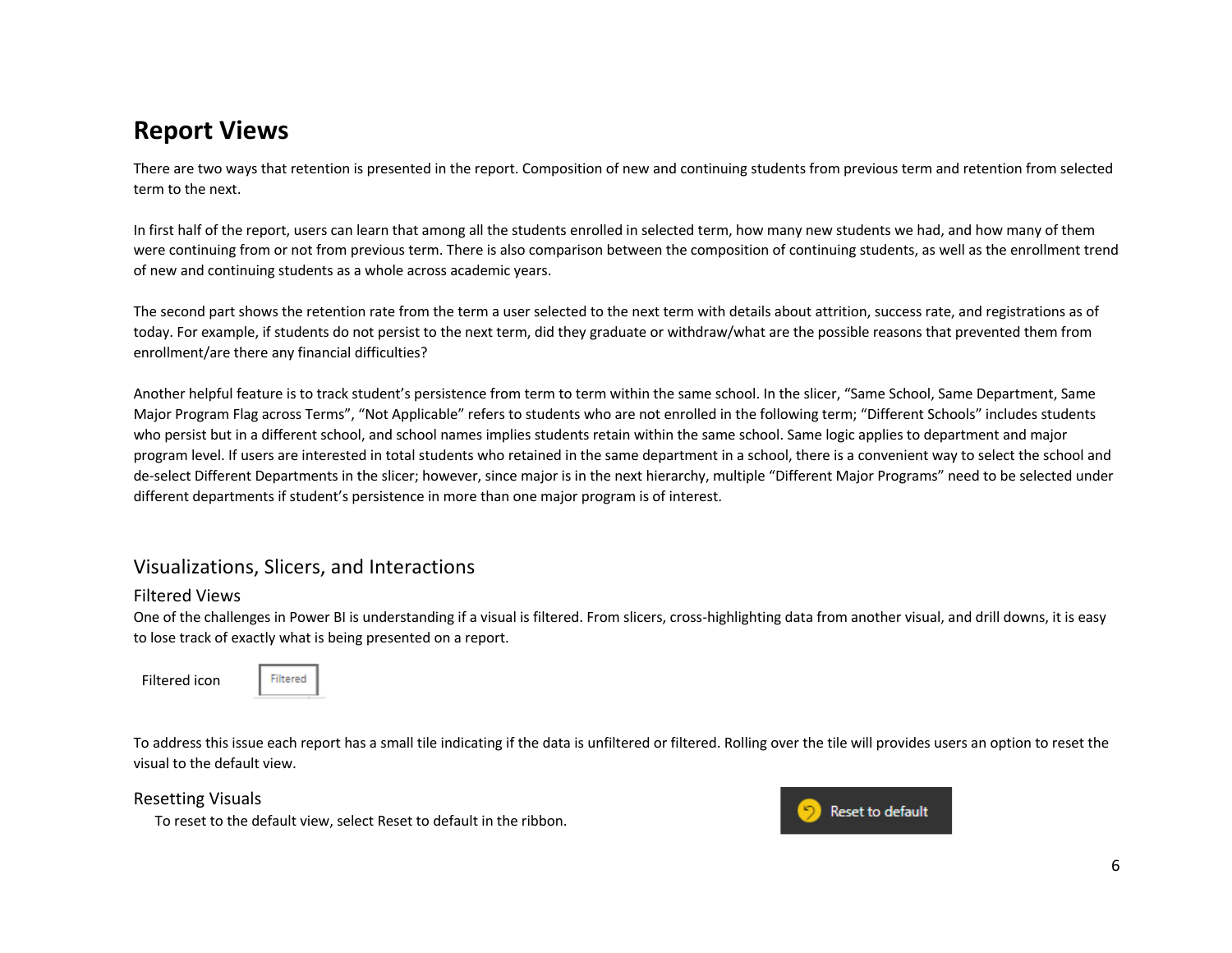## Personal Bookmarks

Bookmarks are the way to save a view in Power BI. In the Power BI App Space, users can define **Personal Bookmarks**. Personal Bookmarks save the view exactly how the user has defined. These provide a quick way to return to interesting insight or a commonly used view of the data.



The bookmarks are associated with each page of the report and can be used to navigate to different visualizations. These bookmarks can be used to navigate around the report during a presentation or create a custom ordering of the visualizations.

The Personal Bookmarks are only visible to each user.

Quick Tip: Name Your Bookmark

**Bookmarks are users best way to save views. Because bookmarks save the visuals exactly on user selection and are page specific, it is**  *strongly* **recommended to clearly name the bookmarks.**

When a report is updated with updates or changes, Personal Bookmarks will remain. However, if an element saved in the bookmark is removed or changed, the bookmark may not render the visualization.

Managing Personal Bookmarks

To **update** Personal Bookmarks, select the ellipsis and select update. Updating a bookmark will overwrite the bookmark

to current view. Use this option to make adjustments and changes to an existing bookmark.

To **delete** Personal Bookmark, select the ellipsis and select delete.

Default Personal Bookmarks

Use the **Make Default View** option to set the book as the default view of the data when opening report.